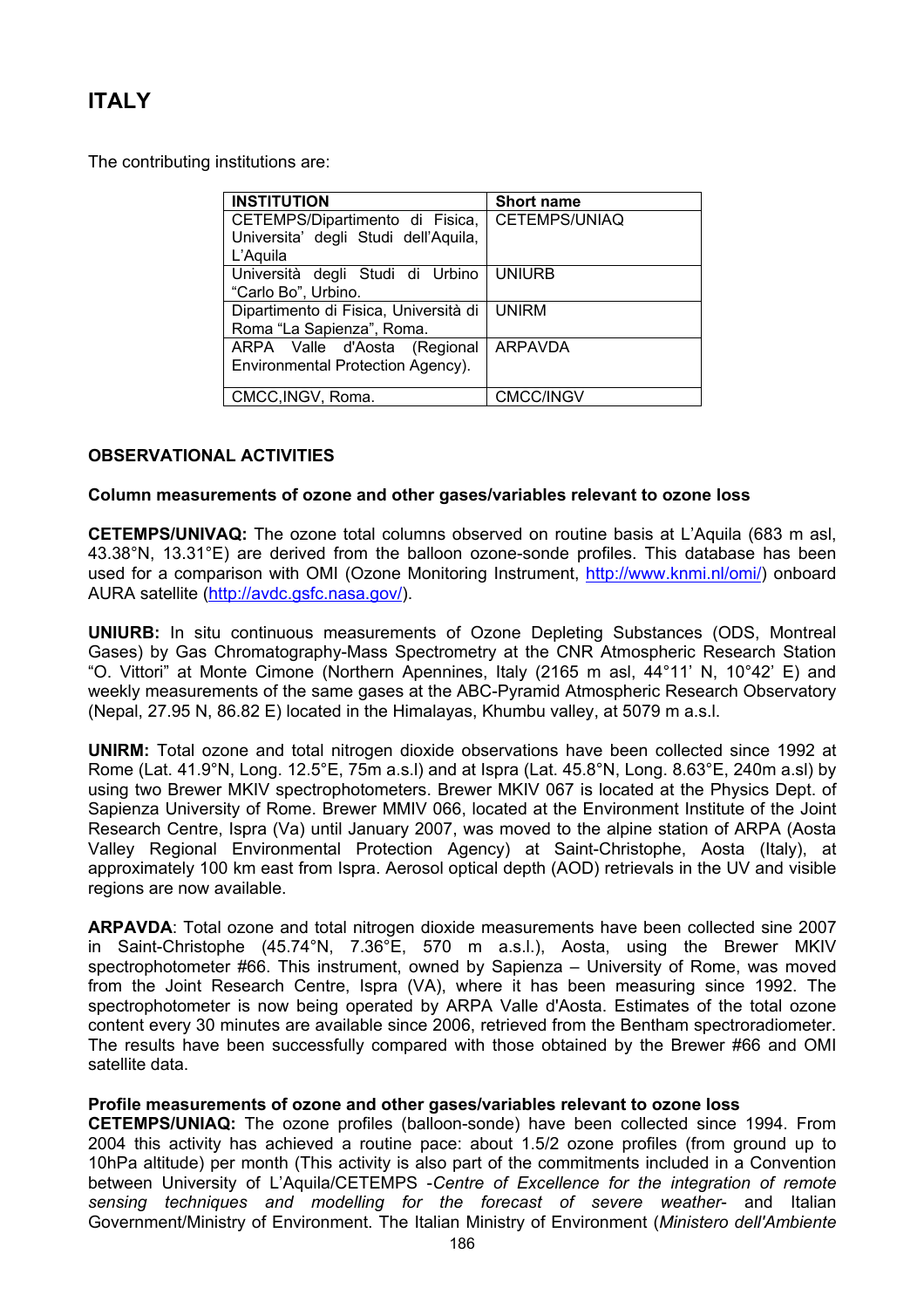*e della tutela del Territorio*) provides the needed resources for the acquisition of the ozone-sondes, the maintenance of the radio-sonde system.). The ozone profiles database has been available for the calibration/validation campaign of the MIPAS (Michelson Interferometer for Passive Atmospheric Sounding) instruments onboard ENVISAT. There is an overall agreement between the two technique (along about 20 spatial and temporal coincident measurements), the main difference (below 10%) are located in the lower stratosphere and troposphere, in the high stratosphere, the agreement is better than 5%.

# **UV measurements**

### CETEMPS/UNIAQ: *Broadband measurements*

UV-A and UV-B (Yankee Environmental Systems) instruments have been operating since 2004.

**UNIRM:** Spectral UV irradiance (from 290 to 325nm at 0.5 nm stepwidth) have been measured by Brewer spectrophotometer #067 operational since 1992. Values of erythemal and Vitamin D dose rates are also available. In addition erythemal dose rates and doses are provided by the broadband UV radiometer (model YES UVB-1) operational since 2000.

**ARPAVDA:** Three UV broadband radiometers (2 KIPP&ZONEN UV-S-AE-T, double band A/E, and 1 Yankee YES UVB-1) have been operating since 2004 at three different sites (Saint-Christophe, 570 m asl, La Thuile, 1640 m asl, and Plateau Rosa, 3500 m asl) to account for the altitude and snow effect. Data are available as 5 minutes averages (sampling time 10 seconds) and transmitted to the elaboration centre by GSM modems. A Bentham double monochromator spectroradiometer has been operating continuously since 2004, measuring the global spectral irradiance in the range 290-500 nm (stepwidth: 0.25 nm, FWHM: 0.54 nm) every 15-30 minutes (scan time: 6 minutes). Global spectral UV irradiance is also measured by the Brewer spectrophotometer (from 290 to 325 nm at 0.5 nm stepwidth). Erythemal and integrated dose rates, along with the UV index, and doses are routinely calculated from the spectral measurements and compared with the broadband measurements.

# **Calibration activities**

**UNIRM:** The absolute calibration of Brewer 067 is made by the IOS inc. (International Ozone Service) almost every year. Furthermore, UV measurements are intercompared with the travelling standard spectroradiometer B5503 from PMOD/WRC (Physikalisch- 10 Meteorologisches Observatorium Davos, World Radiation Center) every two years. The YES radiometer participated into the broadband radiometer inter-comparison at PMOD/WRC at Davos (Switzerland) in August 2006.

**ARPAVDA:** The ozone calibration of Brewer #66 is performed by the IOS inc. (International Ozone Service) almost every two years. UV measurements of the Brewer spectrophotometer and Bentham spectroradiometer are intercompared with the travelling standard QASUME from the PMOD/WRC (Physikalisch-Meteorologisches Observatorium Davos, World Radiation Center) every two year.

The Bentham spectroradiometer is calibrated every month by a local operator by means of 2/3 calibration lamps (portable field calibrators, 200W, from Schreder CMS). The lamps are calibrated by the PMOD/WRC and represent a calibration triad. Cross-calibration between the spectroradiometer and the spectrophotometer are regularly performed. The broadband radiometers spectral response function and cosine response are measured every year in a specialized laboratory (Scheder CMS, Austria). Absolute calibration is performed by ARPA with reference to the double monochromator spectroradiometer, following the international guidelines (Ann Webb, Julian Gröbner, Mario Blumthaler, *A Practical Guide to Operating Broadband Instruments Measuring Erythemally Weighted Irradiance*) and calculating a calibration matrix (ozone-solar zenith angle). The YES radiometer participated into the COST-726 broadband radiometer intercomparison at PMOD/WRC at Davos (CH) in August 2006, giving satisfying results.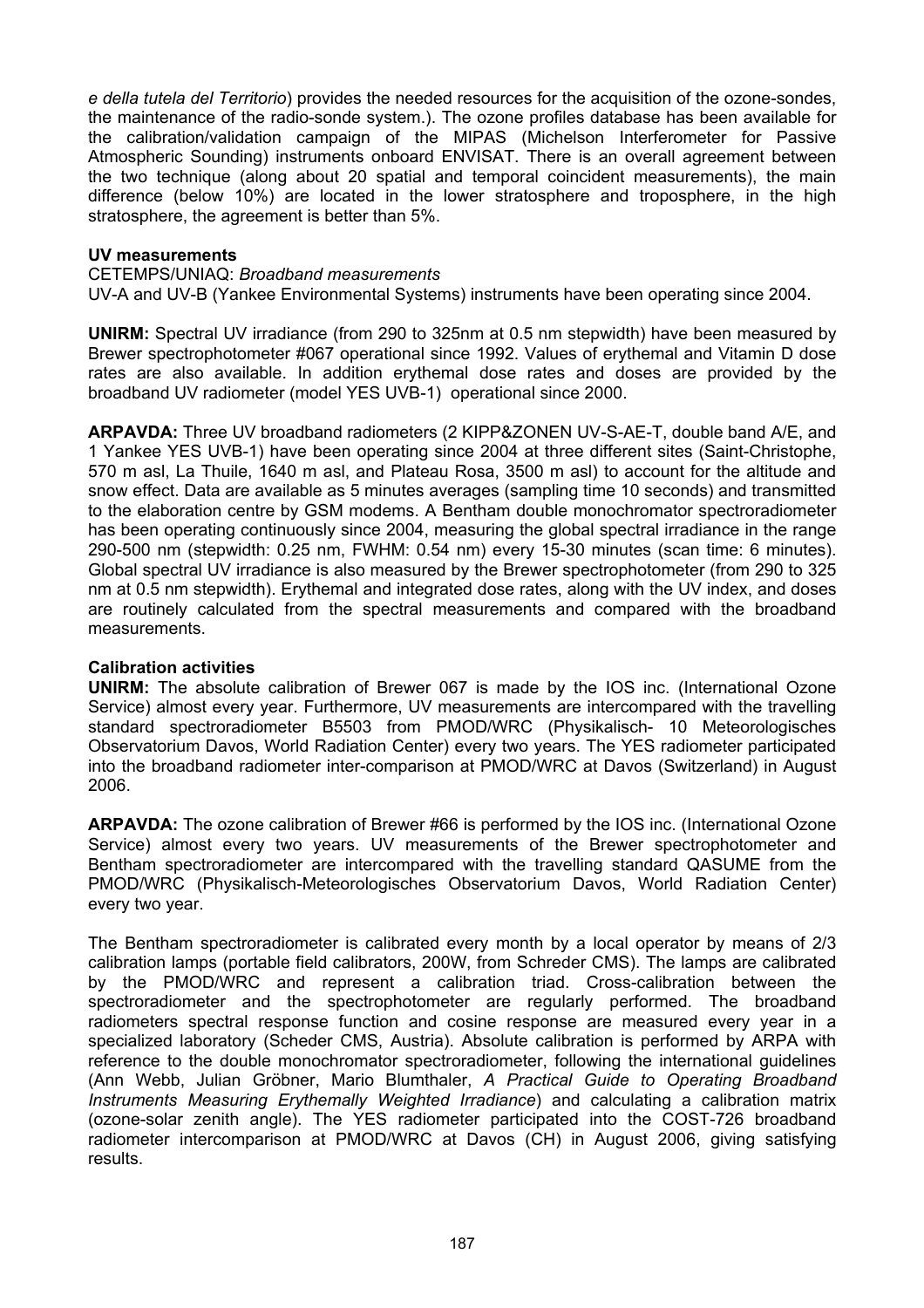# **RESULTS FROM OBSERVATIONS AND ANALYSIS**

**CETEMPS/UNIVAQ:** Ozone trend analyses**:** The extended ozone profile database (2004-2007) has got the quality-standards for being used in a preliminary analysis concerning the possible trends of the ozone content in the different atmospheric region. In summary, such studies show that: there is not any significant trend in the lower troposphere; the same in the higher troposphere and in the lower stratosphere (these data have a larger standard deviation); on the other hand in the middle stratosphere [20-25km], it is evident a small decreasing in the ozone content (about 10+/-5DU/decade) which is consistent with other kind of observations (i.e., IPCC's Special Report on Safeguarding the Ozone Layer and the Global Climate System, 2005)

**UNIURB**: ODS: Atmospheric trends of ODS and allocation of Source regions.

**UNIRM:** Surface UV radiation: A climatological characterization based on the time series of UV index was carried out. The mean of maximum UV index is (7.2±0.2) at Ispra and (8.9±0.4) at Rome under clear sky conditions. High exposure category (6< UV index < 7) is more frequent at Rome (32%) than at Ispra (26%). Very high UV indexes ( $\geq$  8) occur only at Rome.

ARPAVDA: Surface UV radiation: The UV indexes measured in the three stations are published in real-time on the web site [www.uv-index.vda.it](http://www.uv-index.vda.it/) using the colour scale recommended by the WMO. UV doses are calculated. Extreme UV indexes occur in the Alps of Valle d'Aosta: close by 9 at Aosta and La Thuile, during summer, and higher than 12 at Plateau Rosa, because of the coupled effect of altitude (3500 m asl) and snow cover (perennial snow is always present on the glacier).

# **THEORY, MODELLING, AND OTHER RESEARCH**

**CETEMPS/UNIVAQ**: Stratospheric and tropospheric Ozone: Research and assessment studies on stratospheric ozone have been made using a global chemistry-transport model (ULAQ-CTM) and a chemistry-climate coupled model (ULAQ-CCM), both including an interactive module for calculation of aerosol formation and growth. Both models have been validated with satellite and aircraft data and then used for future projections of the ozone layer and changes of the ozone radiative forcing on climate. The above models have also been adapted and used for studies of tropospheric ozone and its precursors, as well as for future trends of tropospheric O3. CETEMPS/UNIAQ modelling activities have also contributed to the UNEP/WMO/IPCC: Scientific Assessment of Ozone Depletion: 2006; Chapter 5: Climate-Ozone Connections, *Review Ed. D. Albittron*, 49 pp., Geneva, Switzerland, 2007; and to UNEP/WMO/IPCC: Scientific Assessment of Ozone Depletion: 2006; Chapter 6: The Ozone Laver in the 21<sup>st</sup> Century.

**UNIRM:** Comparison with Ozone and UV satellite data: The daily mean ozone values from Brewer spectrophotometer #067 showed a good agreement with OMI ozone data retrieved by means of both OMI-TOMS 5 (bias=−1.8%) and OMI-DOAS (bias=−0.7%) algorithms. The comparisons between satellite-based and ground-based UV data showed that, on average, OMI UV products exceed ground-based UV measurements by more than 20%. This may be attributed to the fact that the satellite instrument does not effectively probe the boundary layer, where the extinction by the aerosols can be important, mainly in an urban site as Rome.

Assessment of solar UV exposure in the Italian population: In the last four years several campaigns are carried out focused on quantifying the solar UV exposure in Italian populations such as sunbathers, skiers and vine growers searching a possible relation among biological markers of individual response to UV exposure. Preliminary results were showed during national conferences. Recent results were submitted to international journals. The variability of calibration curves of polysulphone dosimetry was widely studied during several ad hoc field campaigns at different middle latitude sites (urban, semi-rural and rural sites) and in any season of the year. It was concluded (Casale et al., 2006) that a careful quantification of the polysulphone calibration curve under the same atmospheric conditions of exposure of population groups is recommended in the personal UV measurement programmes.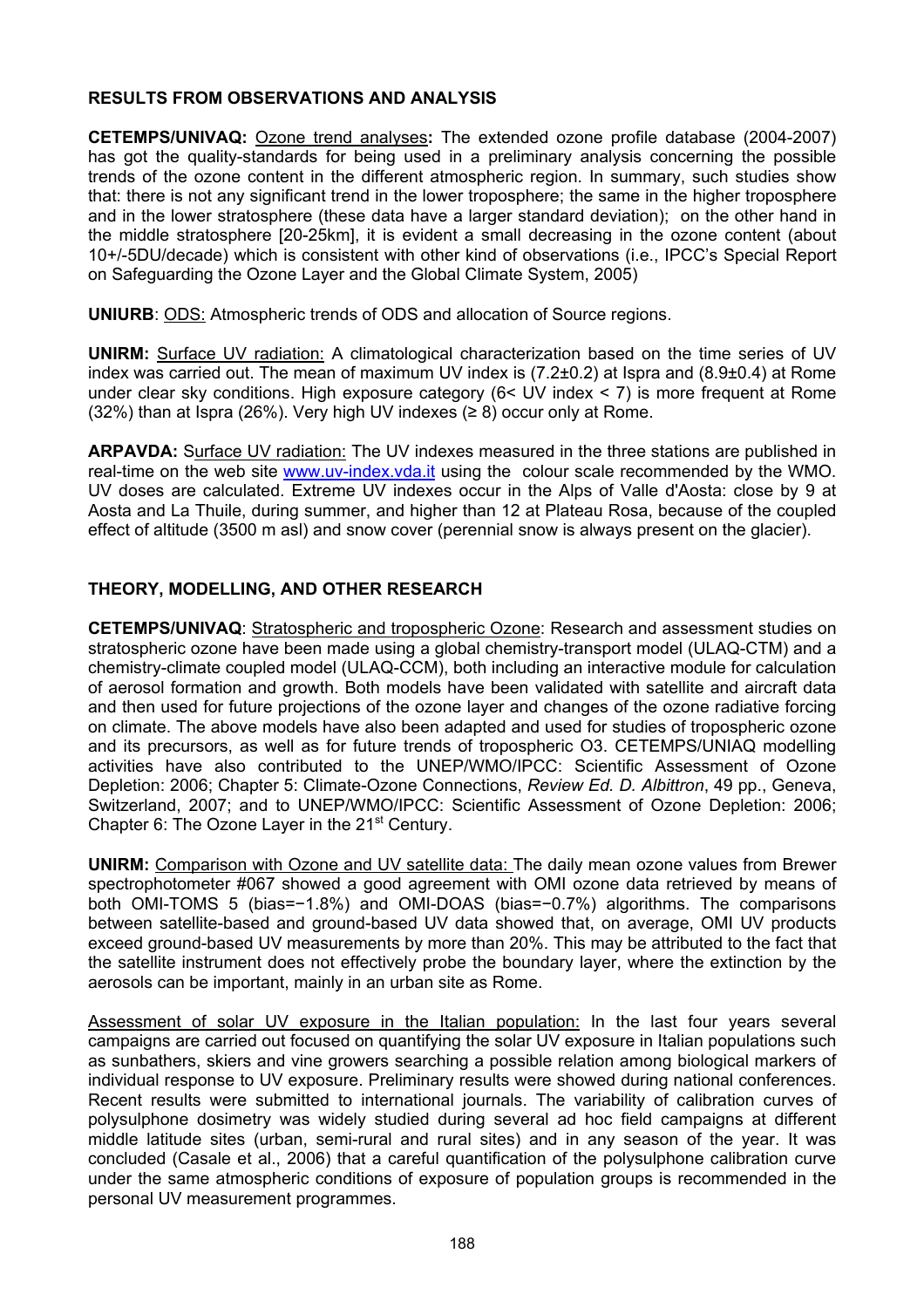**ARPAVDA:** Radiative transfer models (e.g. LibRadtran) are routinely used for the forecasts of the UV index in cloudless conditions and for quality control. The forecasts are daily published on the UV website [www.uv-index.vda.it](http://www.uv-index.vda.it/) in the form of WMO-compliant maps of Aosta Valley. The standard libRadtran model was modified to take into account some effects typical of a mountain region (effective albedo, altitude and "cutted" atmospheric profiles) and compared with a 3D model, giving satisfying results (±1 UV index maximum difference). A near-real time UV map of Aosta Valley is computed every 15 min accounting for cloud amount, using satellite data from Meteosat Second Generation. The daily mean and instantaneous measurements from Brewer spectrophotometer showed an agreement with OMI ozone data (daily mean and overpass values), similar to that observed and published for other mountain sites. The bias is about -3%, the correlation index is 0.99 and the RMS is 3.5%.

**CMCC/INGV:** Global Modelling of Stratospheric Ozone: The anthropogenic perturbation of the atmospheric composition is at the origin of global environmental changes of the Earth System. Within this context, our research objectives are aimed at identifying and quantifying the connections between ozone evolution and climate change, by using and developing global numerical models with interactive meteorology and chemistry. In particular we are working with the MAECHAM general circulation models of the troposphere, stratosphere and mesosphere, as well as with one of its version coupled to a stratospheric ozone chemistry model [the MAECHAM4CHEM chemistry climate model (CCM), and its further evolution, the ECHAM5/MESSy1]. CCMs include the full representations of dynamical, radiative, and chemical processes in the atmosphere and their interactions. We have been part of the MAECHAM4CHEM model team that has contributed to the coordinated simulations of past ozone evolution and scenarios of future ozone projection of the last ozone assessment (WMO, 2007). In the last few years, we have been part of several international teams and co-authored a number of publications aimed at analyzing various aspects of the modelling of stratospheric ozone with comprehensive global numerical models: - the evaluation of inter-annual variations in total ozone and lower stratospheric temperature in the MAECHAM4CHEM model has been addressed; -the comparison of long term evolution of upper stratospheric ozone of the MAECHAM4CHEM model with selected observational stations within the Network for the Detection of Stratospheric Change (NDSC); - the assessment of the simulation by a number of CCMs of stratospheric temperature, tracer, and ozone in the recent past and of stratospheric ozone projection in the  $21^{st}$  century; - and the evaluation of the solar cycle and temperature in CCMs.

Modelling of shortwave radiative transfer in Atmospheric Global Models. The spectral resolution of the shortwave radiation parameterization used in the Middle Atmosphere (MA) ECHAM5 model has been increased from 4 to 6 bands, in order to improve the representation of ozone absorption in the stratosphere.

# **DISSEMINATION OF RESULTS**

# **Data reporting**

**CETEMPS/UNIVAQ:** The multi-annual UV and ozone profile data can be freely used on request at CETEMPS. Model data for international data centres.

**UNIRM:** Daily total ozone are submitted to international datacentres at the end of every year.

**ARPAVDA:** Every measurement is published in real time on the website of ARPA. Daily total ozone and B-files are submitted daily to the WOUDC.

**CMCC/INGV:** Preparation of numerical data from the MAECHAM4CHEM model for submission to the British Atmosphere Data Centre (BADC) data centre, within the procedures for the last ozone assessment (WMO, 2007).

# **Information to the public**

**CETEMPS/UNIVAQ:** An annual report concerning the stratospheric ozone and surface UV levels is yearly compiled within the existing Convention between CETEMPS/UNIAQ and Italian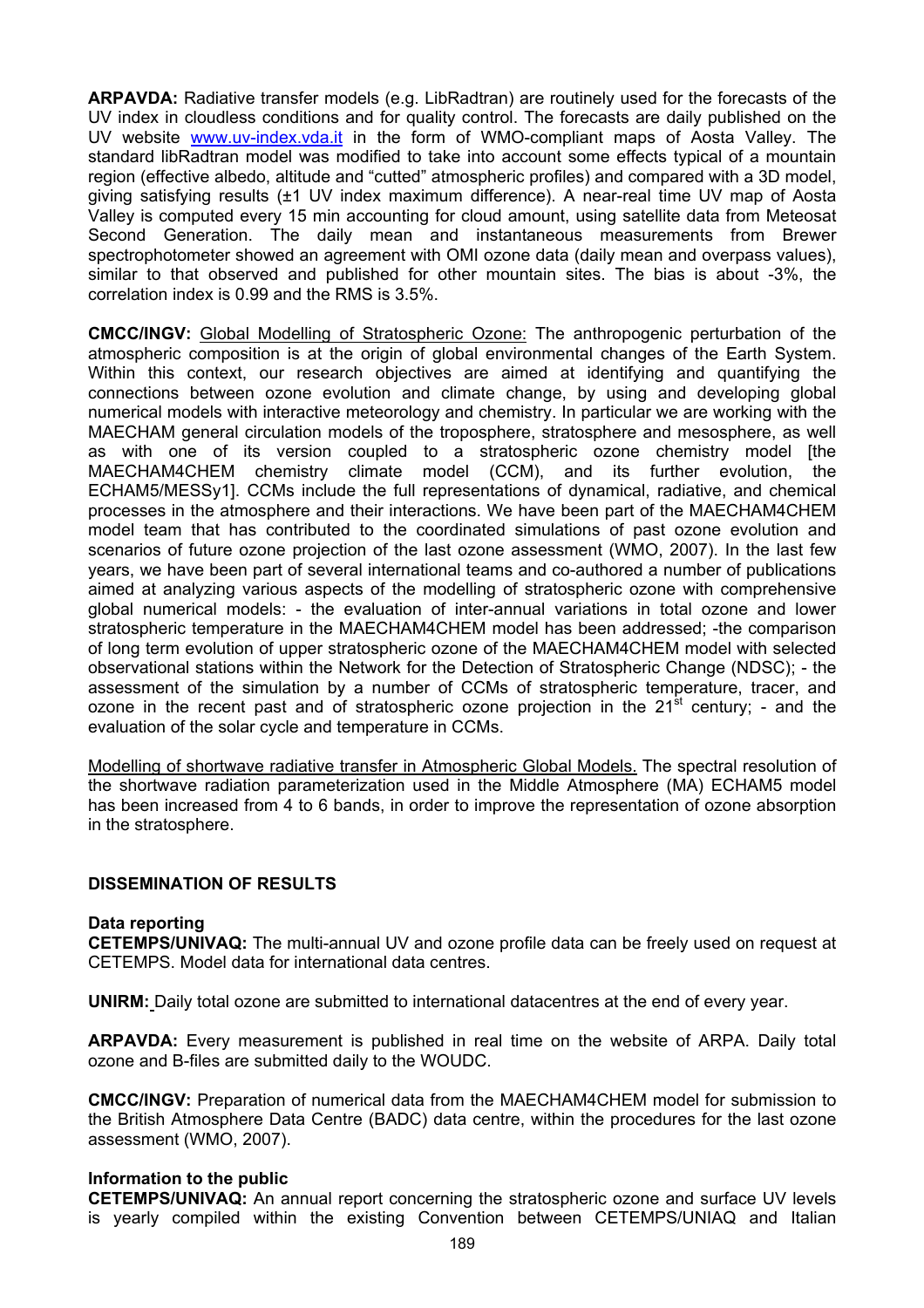Government/Ministry of Environment. The observational procedures and their scientific content are widely exploited along continuous on-site visiting activities (secondary schools, university students, foreign scientists) and press releases.

**ARPAVDA:** UV forecasts for clear sky are published daily on the ARPA website and on national newspapers (La Stampa, regional page). The recommended solar protection factors and the erythemal times are reported for some site of Aosta Valley and different phototypes

# **Relevant scientific papers**

# **CETEMPS/UNIVAQ**:

- *Brunner D., et al.: An evaluation of the performance of chemistry transport models. Part 2: Detailed comparison with two selected campaigns, Atmos. Chem. Phys., 5, 107-129, 2005.*
- *Pyle, J., et al.: IPCC/TEAC special report on: Safeguarding the ozone layer and the global climate system: issues related to HFC and PFC; Chapter 1: Ozone and Climate, Metz et al. Eds., Cambridge University Press, Review Eds. M. McFarland, 83-132, 2005.*
- *Stevenson, D.S., et al.: Multi-model ensemble simulations of present-day and near-future tropospheric ozone, J. Geophys. Res., 111, D08301, doi:10.1029/2005JD006338, 2006.*
- *Andersen, S.B., et al.: Comparison of recent modelled and observed trends in total column ozone, J. Geophys. Res.,111, D02303, doi: 10.1029/2005JD006091, 2006.*
- *Gauss, M., et al.: Radiative forcing since preindustrial times due to ozone change in the troposphere and the lower stratosphere, Atmos. Chem. Phys., 6, 575-599, 2006.*
- *UNEP/WMO (Contribution G. Pitari): Scientific Assessment of Ozone Depletion: 2006; Contribution to Chapter 5: Climate-Ozone Connections, Review Ed. D. Albittron, 49 pp., Geneva, Switzerland, 2007.*
- *UNEP/WMO (Contribution E. Mancini, G. Pitari): Scientific Assessment of Ozone Depletion: 2006; Contribution to Chapter 6: The Ozone Layer in the 21st Century, Review Ed. D. Albittron, 43 pp., Geneva, Switzerland, 2007.*
- *Cortesi U, et al.: Geophysical validation of MIPAS-ENVISAT operational ozone data Atmos. Chem. Phys., 7, 18, 4807-4867, 2007.*

#### **UNIURB:**

- *Greally, B.R. et al.: Observation of 1,1-difluoroethane (HFC-152a) at AGAGE and SOGE monitoring stations 1994-2004 and derived Global and regional emission estimates, J. Geophys. Res., 112, D06308, doi:10.1029/2006JD007527.*
- *Bonasoni, P. et al.: Climate Altering Trace Gases in the Mediterranean Area: Trends and Source Allocation in Regional Climate Variability and Its Impacts in the Mediterranean Area, A. Mellouki and A.R. Ravishankara, Eds., NATO Science Series, pp 51-61.*
- *Maione, M. et al.: Localization of source regions of selected hydrofluorocarbons combining data collected at two European mountain Stations, the Science of Total Environment, 391 (2008) 232-240.*
- *Bonasoni, P. et al.: The ABC-Pyramid Atmospheric Research Observatory in Himalaya for aerosol, ozone and halocarbon measurements" the Science of Total Environment, 391 (2008) 252-261.*

#### **UNIRM:**

- *Casale, G.R. et al.: Variability among polysulphone calibration curves, Phys. Med. Biol., 51 4413-4427, 2006. Sisto R., et al.: Solar UV radiation exposure in a population of Tuscany vineyard workers" 28th International Congress on Occupational Health Milano, 11 - 16 June 2006, 107, 2006.*
- *Casale G.R., et al.: Spectral Changes of Paper exposed to Ambient Solar Radiation", in "1st International meeting on Chemometrics and Multivariate Analysis Applied to Cultural Heritage and Environment (ISBN 88-548-0765-6), Nemi (RM) 2-4 October, 2006, 61-62, 2006.*
- *Siani A.M. et al.: Surface UV radiation monitoring at two Italian Brewer stations (Rome and Ispra): a first comparison with OMI data", Proc. The International Symposium on Optical Science and Technology, Remote Sensing of Clouds and the Atmosphere XI, 6362, 63622G-1-63622G-8, 2006.*
- *Seckmeyer, G. et al.: Variability of UV irradiance in Europe", Photochem Photobiol. 83, 1-8, 2007.*

#### **ARPAVDA:**

- *H. Diémoz and B. Mayer: UV radiation in a mountainous terrain: comparison of accurate 3D and fast 1D calculations in terms of UV index, Proceedings of the UV Conference "One Century of UV Radiation Research'", 18-20 September 2007, Davos, Switzerland.*
- *Siani, A. M., et al.: Personal UV exposure on a ski-field at an alpine site, Atmos. Chem. Phys. Discuss., 8, 2745-2769, 2008.*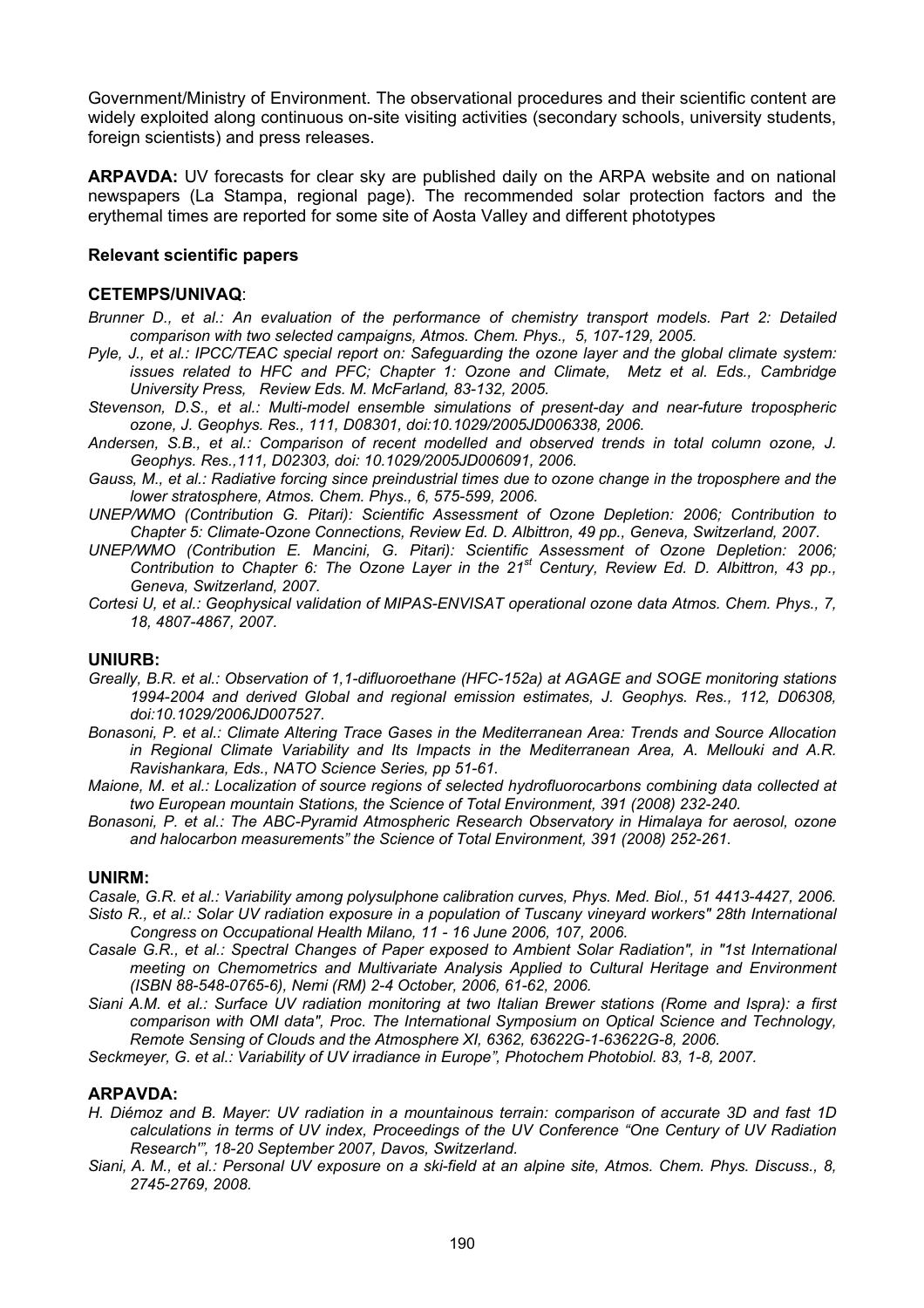# **CMCC/INGV:**

*Cagnazzo C., et al.: Aspects of stratospheric long-term changes induced by ozone depletion, Climate Dynamics, 2006. DOI10.1007/s00382-006-0120-1, 2007.* 

- *Cagnazzo, C., et al.: Impact of an improved shortwave radiation scheme in the MAECHAM5 General Circulation Model, Atmos. Chem. Phys., 7, 2503-2515, 2007.*
- *UNEP/WMO (Co-Autor, Elisa Manzini): Scientific Assessment of Ozone Depletion: 2006; Chapter 6: The Ozone Layer in the 21st Century. Geneva, Switzerland, 2007.*
- *UNEP/WMO (Contributor, Elisa Manzini): Scientific Assessment of Ozone Depletion: 2006; Chapter 5: Climate-Ozone Connections, Geneva, Switzerland, 2007.*
- *Eyring, V., et al.: Multimodel projections of stratospheric ozone in the 21st century, J. Geophys. Res., 112, D16303, doi:10.1029/2006JD008332, 2006.*
- *Eyring, V., et al.: Assessment of temperature, trace species, and ozone in chemistry-climate model simulations of the recent past, J. Geophys. Res., 111, D22308, doi:10.1029/2006JD007327, 2006*
- *Manzini, E., et al.,: The influence of sea surface temperatures on the Northern winter stratosphere: Ensemble simulations with the MAECHAM5 model, J. Climate, 19, 3863-3881, 2006.*
- *Steinbrecht, W., et al.,: Long-term evolution of upper stratospheric ozone at selected stations of the network for the detection of stratospheric change (NDSC), J. Geophys. Res., 111, D10308, doi:10.1029/2005JD00645, 2006*
- *Steinbrecht, W., et al.: Interannual variation patterns of total ozone and lower stratospheric temperature in observations and model simulations, Atmos. Chem. Phys., 6. 349-374, 2006.*
- *Steil, B., et al.: A new interactive chemistry-climate model: 1. Present-day climatology and interannual variability of the middle atmosphere using the model and 9 years of HALOE/UARS data, J. Geophys. Res., 108(D9), 4290, DOI: 10.1029/2002JD002971, 2003.*

# **PROJECTS AND COLLABORATION**

### **CETEMPS/UNIVAQ**:

#### **National projects:**

Convention between CETEMPS/UNIAQ and Italian Government/Ministry of Environment.

#### **International projects:**

EC-SCOUT-O3; SPARC-CCMVal; EU-ACCENT; AEROCOM; HTAP; WMO Assessments; IPCC Assessments.

# **UNIRM:**

#### **International collaborations**

Australian Sun and Health Research Laboratory, Queensland University of Technology, Institute of Health and Biomedical Innovation, Brisbane, Australia; ARPA Valle d'Aosta; Management Committee Member of COST Action 726 "Long term changes and climatology of UV radiation over Europe".

# **ARPAVDA:**

#### **National projects**

Agire POR: exchange program promoted by the Italian economy ministry between ARPA Valle d'Aosta and ARPA Basilicata; ARPA Piemonte, Forecast and Environmental Monitoring Area, University of Rome (La Sapienza), University of Turin, Institute of Atmospheric Sciences and Climate (ISAC-CNR, Italy), Italian Air Force, Weather Service

### **International collaborations**

General Joint Research Centre (JRC), Institute for Health and Consumer Protection (ICHP), Physical and Chemical Exposure Unit, Ispra (VA), Italy; Physikalisch-Meteorologisches Observatorium Davos, World Radiation Center (PMOD/WRC), Davos, Switzerland; World Ozone and Ultraviolet Radiation Data Centre, Meteorological Service of Canada, Toronto, Ontario, Canada; Deutsches Zentrum fuer Luft- und Raumfahrt (DLR), Institut fuer Physik der Atmosphaere, Oberpfaffenhofen, Germany; Department of Medical Physics, Innsbruck Medical University, Innsbruck, Austria; Deutscher Wetterdienst, KU3, Human Biometeorology, Freiburg, Germany, EUMETSAT, Darmstadt, Germany; Royal Netherlands Meteorological Institute (KNMI), Atmospheric Composition, Climate Research, De Bilt, The Netherlands.